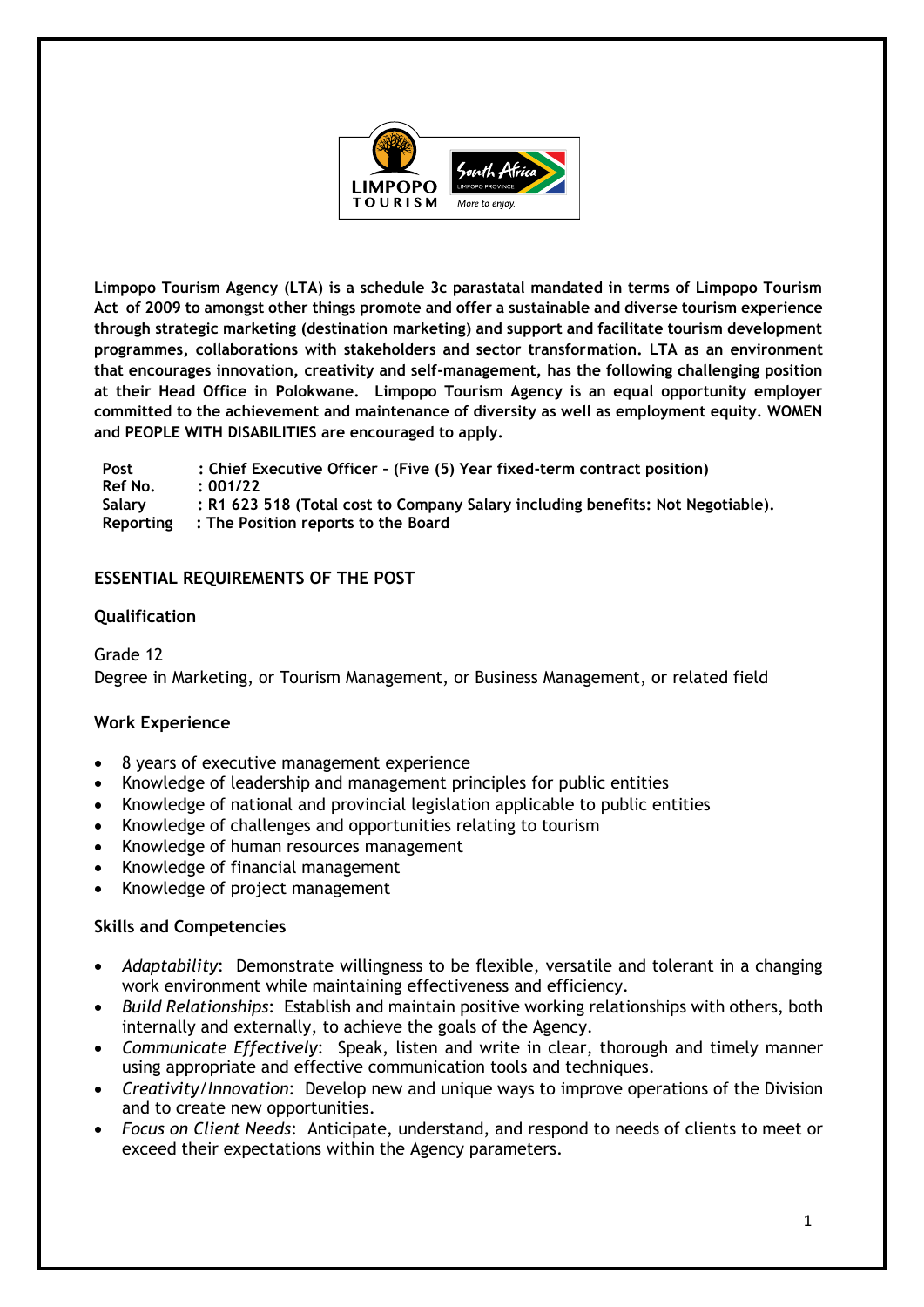- *Foster Teamwork*: Work cooperatively and effectively with others to set goals, resolve problems, and make decisions that enhance effectiveness.
- *Make Decisions*: Assess situations to determine the importance, urgency and risks, and make clear, timely decisions in the best interests of the Division.
- *Organise*: Set priorities, develop a work schedule, monitor progress towards goals, and track details, data, information and activities
- *Plan*: Determine strategies to move the Division forward, set goals, create and implement actions plans, and evaluate the process and results.
- *Solve Problems*: Assess problem situations, identify causes, gather and process information, generate solutions, make recommendations, resolve the problem.
- *Think Strategically*: Assesses options and actions based on trends and conditions in the environment, and the vision and values of the Agency.

### **JOB PURPOSE**

To exercise overall responsibility for the leadership, strategic and management direction and operational results of the Agency, work closely with the LTA Board and the management team, ensure that the Agency establishes appropriate goals, and manage its resources to meet these goals

### **DUTIES OF THE POST**

### **Fiduciary Duties:**

- Optimise both the short-term and the long-term performance of the Agency
- Enable the Board to arrive at balanced and objective decisions in the performance of its agreed role and functions
- Ensure that the objectives of the Agency, as agreed by the Board, are fully, promptly and properly carried out
- Ensure that the financial and other decisions of the Board are fully, promptly and properly carried out

In order to ensure conducting of fiduciary duties for the Agency's administration

## **Leadership:**

- Exercise appropriate level of leadership for the Agency, manage the culture and build a team atmosphere
- Effectively communicate a vision, management philosophy, and business strategy to the Agency's employees
- Actively seek to motivate and inspire employees to adopt the Agency's values and to realise t he its vision
- Ensure that there is clarity of objectives and focus for all employees and that there are clear and appropriate standards and measures of performance

In order to ensure that the Agency is properly led towards common goal

## **Strategy formulation and implementation:**

- **•** Develop a long-term, sound strategy for the Agency that is intended to increase the value as well as meeting the needs of customers, employees, and other stakeholders
- Put in place processes that encourage effective strategic planning
- Facilitate processes for the Board to annually approve the Agency's strategic plan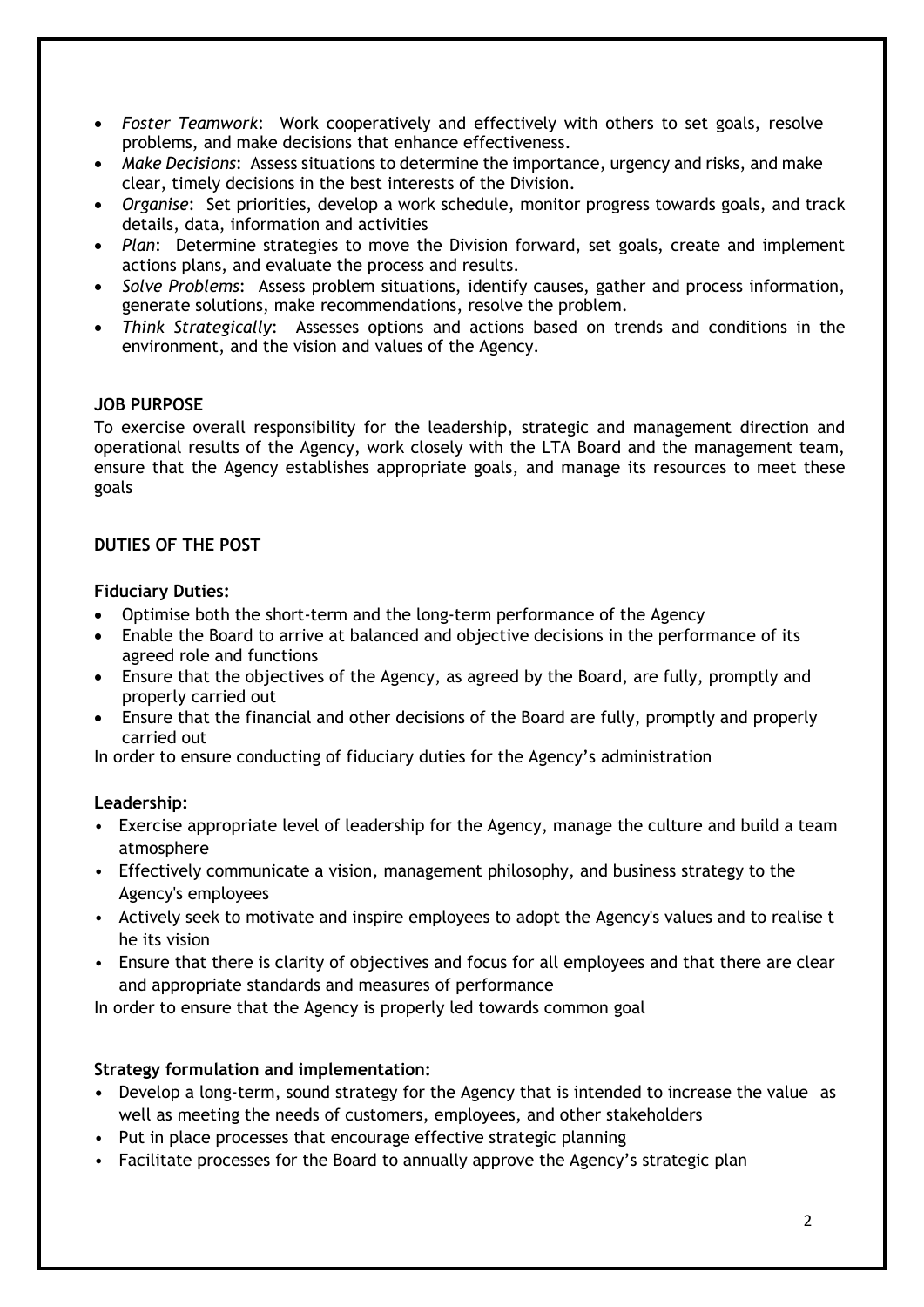- **•** Ensure that Agency strategies are effectively implemented with timely progress towards strategic objectives
- **•** Obtain and allocate resources consistent with strategic objectives and make timely adjustments in strategies when operating conditions and other forces demand a change

In order to ensure strategic planning for the Agency

## **Financial Performance:**

- Carry out a comprehensive budgeting process and monitor the Agency's performance against the budget
- Propose fitting annual and medium-term budget objectives for the Agency
- Monitor attainment of financial goals as well as maintain spending in accordance with approved expenditure and other investment budgets

In order to ensure appropriate financial performance by the Agency

# **Risks and Opportunities:**

- Identify and communicate risks and opportunities to the Board, and deal with them appropriately
- Ensure that the Agency has appropriate auditing and financial control processes in place to protect assets, maintain effective control of operations and provide accurate and complete public disclosure of results
- Foster a culture of ethical behaviour, promote compliance with Code of Conduct and proactively ensure that the Agency complies with legal obligations

In order to ensure the management of strategic risks and legal compliance

# **Succession:**

- Develop an evolving succession plan for all senior levels in the Agency
- Ensure that there is an effective plan for attracting, retaining, motivating and developing candidates for senior management positions for the long-term success of the Agency
- Drive an effective performance evaluation programme and a leadership training programme to develop and train new managers

In order to ensure succession planning for the Agency

# **Board Relations**:

- Keep the Board fully informed of all important issues and aspects of the Agency performance, opportunities and tourism market developments, whether positive or negative
- Ensure sufficient and appropriate information is distributed to Board members throughout the year to effectively assess Agency issues, strategies, their implementation, and other performance outcomes
- Encourage candid debate and challenges in boardroom discussions
- Attend all Board meetings called during the year unless prevented by exceptional circumstances
- Attend the annual general meeting and such other shareholder's (LEDET's) meetings as may be necessary
- Act as a member of such committees of the Board as the Board shall decide
- Place on the agenda for meetings of the Board or committees any matters relating to the Agency's business which should be discussed, including but not limited to the matters stated